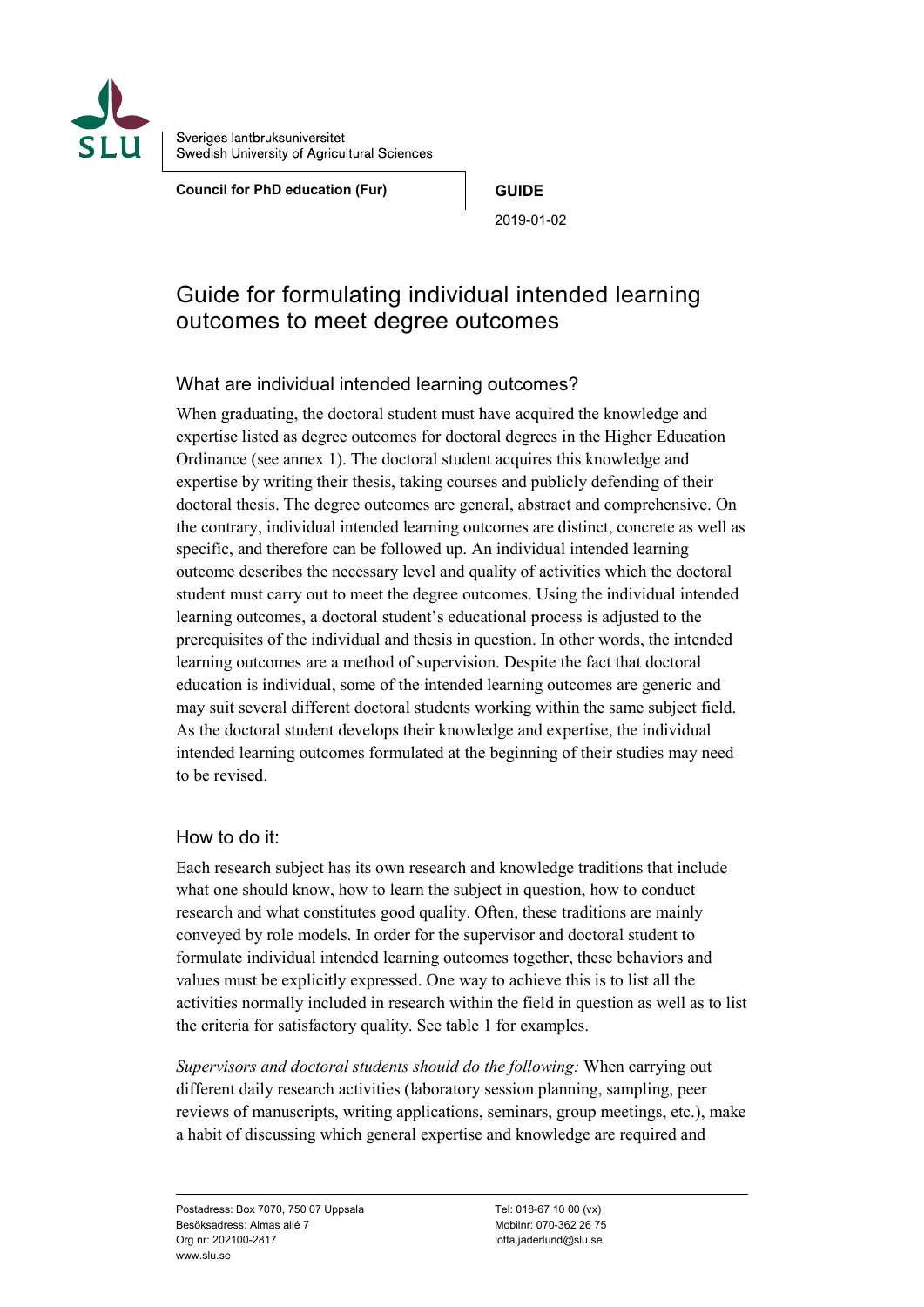which are applied. Then relate them to the general degree outcomes. Supervisors should state the criteria that they apply when assessing activity quality. Discuss which of the doctoral student's individual intended learning outcomes are relevant to the activity in question.

### *Directors of studies/heads of department can for example do the following:*

- Discuss recurring supervisor activities with colleagues, possible individual intended learning outcomes, how they relate to the degree outcomes and how they are assessed.

- Organise doctoral education workshops for supervisors and doctoral students, focusing on individual intended learning outcomes within the department or faculty. The Educational Development Unit (EPU) at the Division of Educational Affairs (epu@slu.se) can help plan and implement these activities.

| <b>Activity</b>                                                                              | Possible quality and level criteria for a                                                                                                                                                                           |  |  |
|----------------------------------------------------------------------------------------------|---------------------------------------------------------------------------------------------------------------------------------------------------------------------------------------------------------------------|--|--|
|                                                                                              | pass grade                                                                                                                                                                                                          |  |  |
| -Introductory paper/ Research overview<br>(humanities-social science)                        | -Good understanding and communication of<br>the research domain's scope as well as deep<br>understanding of one's personal, limited<br>research domain in order to identify and<br>critically review current issues |  |  |
| -Field and laboratory work, source material<br>research (both personal and others' projects) |                                                                                                                                                                                                                     |  |  |
| -Journal club                                                                                | - Clear presentation of the methods used in                                                                                                                                                                         |  |  |
| -Scientific articles/case studies                                                            | their specific context. Methods should be<br>chosen based on well-argued and supported<br>criteria                                                                                                                  |  |  |
| -Summarising chapter of the<br>thesis/monograph, background                                  |                                                                                                                                                                                                                     |  |  |
| -Mid-way review                                                                              | -Independent analysis and critique when<br>assessing both personal and others' scientific<br>works                                                                                                                  |  |  |
| -Final review (humanities-social science)                                                    |                                                                                                                                                                                                                     |  |  |
| -Writing research applications                                                               | -General and specific knowledge on research<br>methods within the field                                                                                                                                             |  |  |
| -Research discussions in various contexts                                                    |                                                                                                                                                                                                                     |  |  |
| (from research teams to international<br>conferences)                                        | -Conscious choice of method                                                                                                                                                                                         |  |  |
|                                                                                              | -Description of personal contributions in                                                                                                                                                                           |  |  |
| -Project meetings                                                                            | relation to current research and knowledge                                                                                                                                                                          |  |  |
| -Presentations for the supervisor group                                                      | -Clear theme in texts and presentations                                                                                                                                                                             |  |  |
| -Teaching at undergraduate and Master's level                                                | -Awareness of target group and ability to                                                                                                                                                                           |  |  |
| -Formulating Bachelor's and Master's<br>assignments, incl. supervision and review            | adjust to it.                                                                                                                                                                                                       |  |  |
| -Supervising students                                                                        |                                                                                                                                                                                                                     |  |  |
| -Subject courses                                                                             |                                                                                                                                                                                                                     |  |  |
| -Basic courses in general skills                                                             |                                                                                                                                                                                                                     |  |  |

Table 1. Examples of activities and pass grade criteria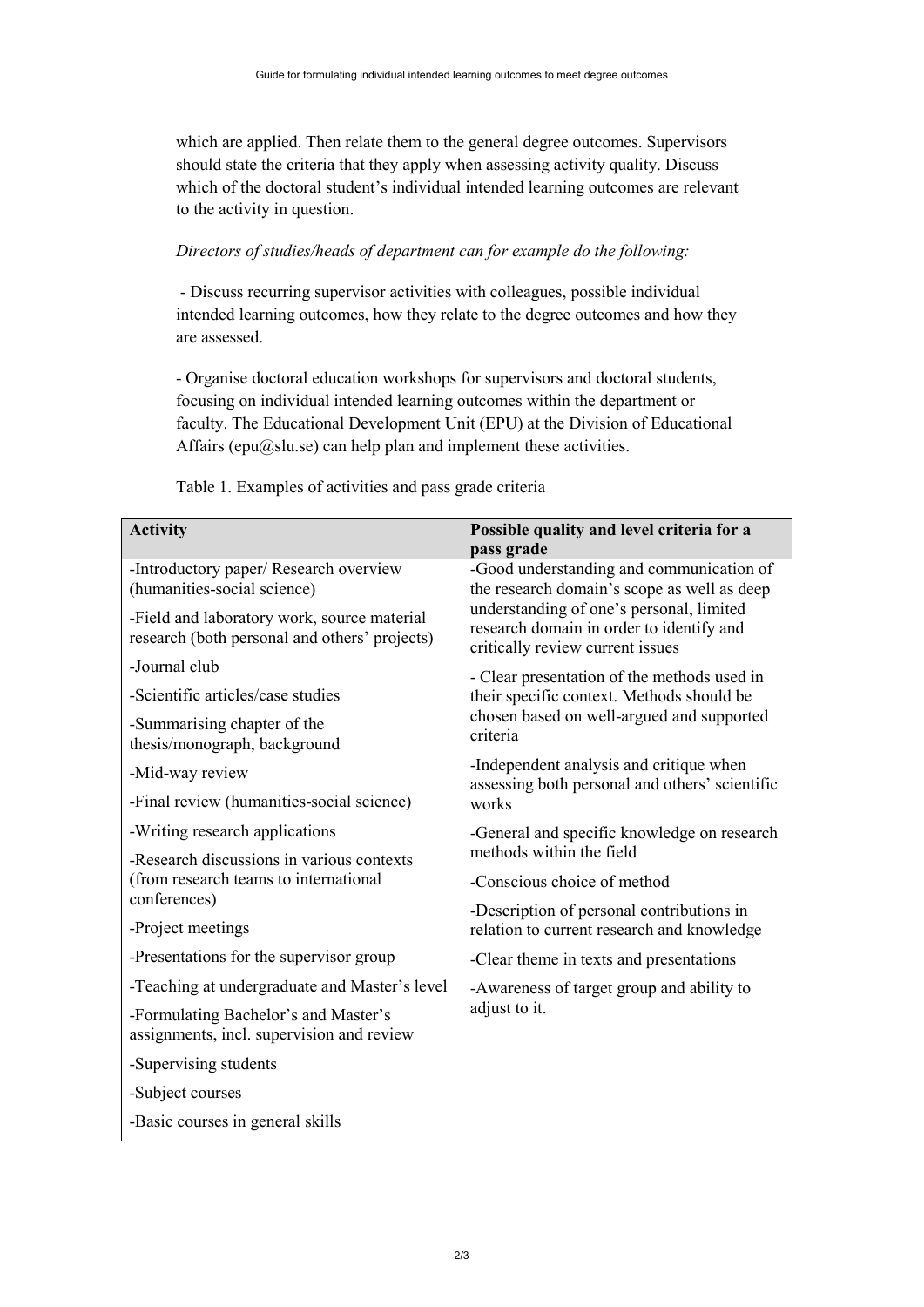The quality and level criteria for a satisfactory performance, i.e. that the intended learning outcomes have been met, must qualitatively describe what is required. In the examples above, the concepts satisfactory, relevant and good are used. What these concepts de facto mean can only be assessed by those with the required expertise, i.e. subject colleagues. Suitable quality and level criteria in doctoral education are described on page 10 in [Linking levels, learning outcomes and](http://www.ehea.info/media.ehea.info/file/Learning_Outcomes_Edinburgh_2004/77/4/040701-02Linking_Levels_plus_ass_crit-Moon_577774.pdf)  [assessment criteria](http://www.ehea.info/media.ehea.info/file/Learning_Outcomes_Edinburgh_2004/77/4/040701-02Linking_Levels_plus_ass_crit-Moon_577774.pdf) by Jenny Moon used in SLU's courses on grading and assessment.

#### Follow-up and assessment

The [annual follow-ups](https://internt.slu.se/en/support-services/education/doctoral-education1/doctoral-education-content/planning-and-follow-up/the-isp-portal/) of the [individual study plan \(ISP\)](https://internt.slu.se/en/support-services/education/doctoral-education1/doctoral-education-content/planning-and-follow-up/the-isp-portal/) and the more regulated mid-way review are the formal occasions when the educational process for a single doctoral student are assessed.

Before the [public defence of a doctoral thesis,](https://internt.slu.se/en/support-services/education/doctoral-education1/defence-of-doctoral-thesis-or-licentiate-seminar/) the principal supervisor is responsible for assessing whether the doctoral student has acquired the necessary scientific maturity and independence in accordance with the degree outcomes. The examining committee assesses the thesis and the author's oral defence and awards it a pass or fail grade.

The principal supervisor suggests courses that may be included in the degree. The faculty board approves the degree, including its constituent courses.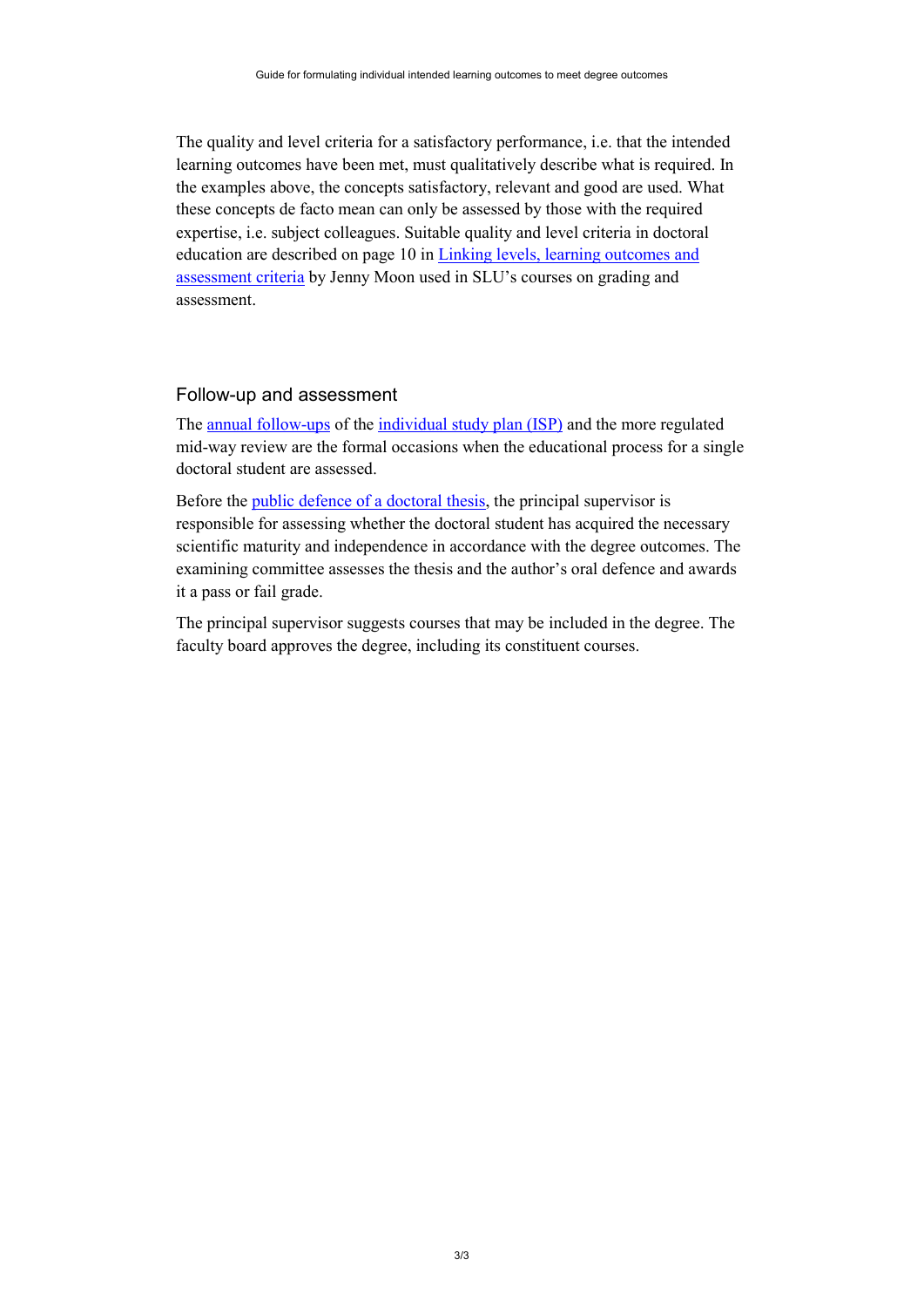Annex 1. Degree outcomes for the degree of doctor according to the Higher Education Ordinance.

|                                   |                | <b>Degree outcomes</b>                                                                                                                                                                                                                                                                          | <b>Type of knowledge</b>                                                                                                                                 |
|-----------------------------------|----------------|-------------------------------------------------------------------------------------------------------------------------------------------------------------------------------------------------------------------------------------------------------------------------------------------------|----------------------------------------------------------------------------------------------------------------------------------------------------------|
| understanding<br>Knowledge<br>pue |                | Demonstrate broad knowledge and systematic understanding of the research field as well as advanced and up-to-<br>date specialised knowledge in a limited area of this field.                                                                                                                    | Theoretical knowledge acquired through<br>reading, reflecting and understanding.                                                                         |
|                                   | $\overline{2}$ | Demonstrate familiarity with research methodology in general and the methods of the specific field of research in<br>particular.                                                                                                                                                                |                                                                                                                                                          |
| Competence and skills             | 3              | Demonstrate the capacity for scholarly analysis and synthesis as well to review and assess new and complex<br>phenomena, issues and situations autonomously and critically.                                                                                                                     |                                                                                                                                                          |
|                                   | $\overline{4}$ | Demonstrate the ability to identify and formulate issues with scholarly precision critically, autonomously and<br>creatively, and to plan and use appropriate methods to undertake research and other qualified tasks within<br>predetermined time frames and to review and evaluate such work. |                                                                                                                                                          |
|                                   | 5              | Demonstrate, through a dissertation, the ability to make a significant contribution to the formation of knowledge<br>through his or her own research.                                                                                                                                           | Theoretical understanding is not enough to<br>learn. Practical exercises and role models are<br>required. Compare it to learning how to play a           |
|                                   | 6              | Demonstrate the ability in both national and international contexts to present and discuss research and research<br>findings authoritatively in speech and writing and in dialogue with the academic community and society in general.                                                          | musical instrument.                                                                                                                                      |
|                                   | $\overline{7}$ | Demonstrate the ability to identify the need for further knowledge.                                                                                                                                                                                                                             |                                                                                                                                                          |
|                                   | 8              | Demonstrate the capacity to contribute to social development and support the learning of others both through<br>research and education and in some other qualified professional capacity.                                                                                                       |                                                                                                                                                          |
| Judgement and<br>dondde           | 9              | Demonstrate intellectual autonomy and disciplinary rectitude as well as the ability to make assessments of<br>research ethics.                                                                                                                                                                  |                                                                                                                                                          |
|                                   | 10             | Demonstrate specialised insight into the possibilities and limitations of research, its role in society and the<br>responsibility of the individual for how it is used.                                                                                                                         | Can be compared to code of conduct.<br>Understanding and applying values is a third type<br>of knowledge. They also need application and<br>role models. |